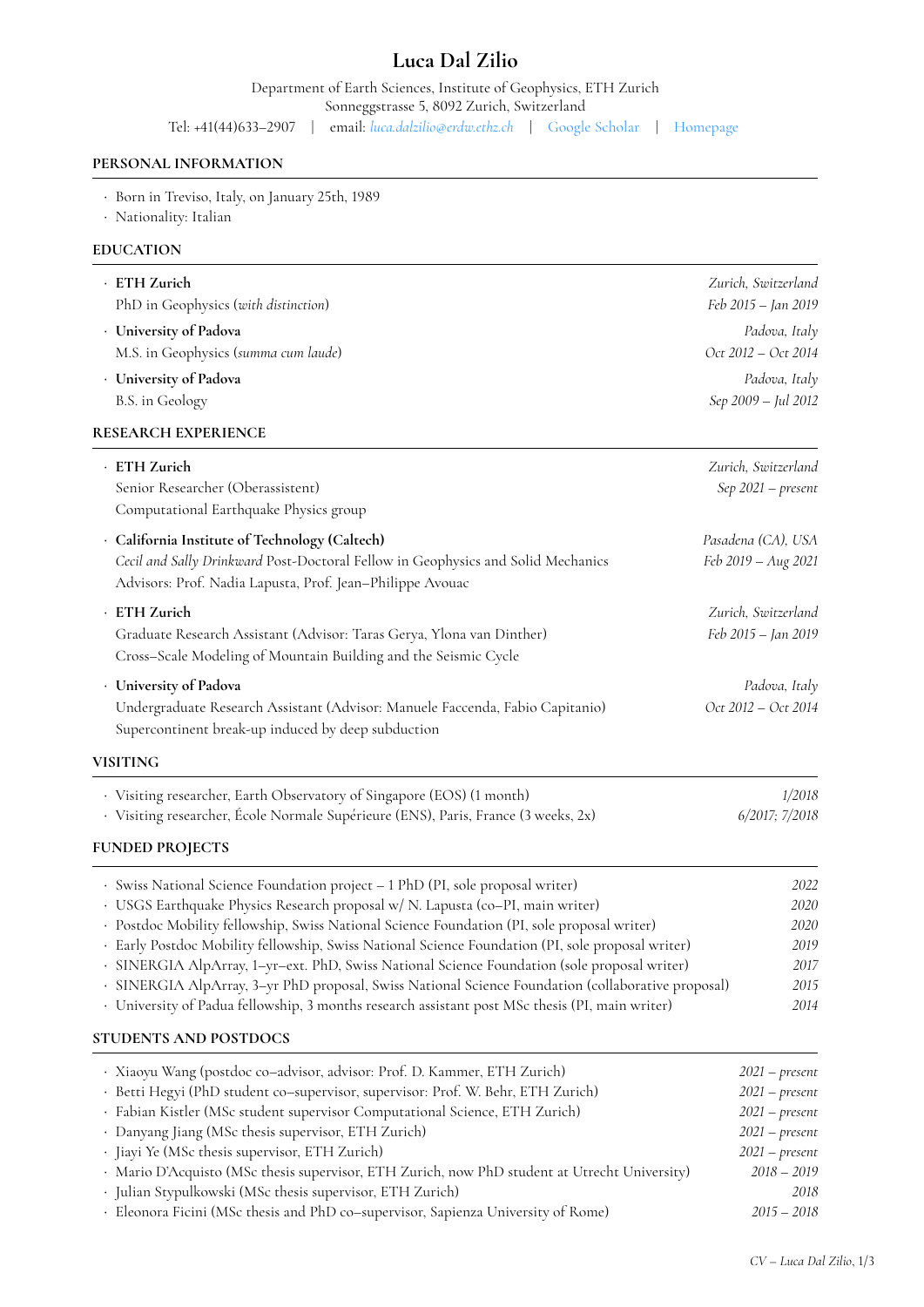#### **TEACHING**

| · Finite Element Modelling in Geosciences (ETH Zurich, MSc level), Lecturer            | 2022 |
|----------------------------------------------------------------------------------------|------|
| · Continuum Mechanics (Caltech, Undergrad level), Teaching Assistant and Lecturer      | 2021 |
| · Fracture Mechanics (Caltech, Undergrad level), Teaching Assistant and Guest Lecturer | 2020 |
| · Introduction to Structural Geology (Caltech, Undergrad level), Teaching Assistant    | 2020 |
| · Seismotectonics (ETH Zurich, MSc level), Guest Lecturer                              | 2017 |
|                                                                                        |      |

#### **PUBLICATIONS**

#### **(10 first–author; 7 co–author; \*students primary advised)**

- 17. Jiang, J., Erickson, B., Lambert, V., Ampuero, J.P., Ando, R., Barbot, S., Cattania, C., **Dal Zilio, L.**, Duan, B., Dunham, E. M., Gabriel, A.A., Lapusta, N., Li, D., Liu, D., Liu, Y., Ozawa, S., Pranger, C. & van Dinther, Y. (2022). Community-driven code comparisons for three-dimensional dynamic modeling of sequences of earthquakes and aseismic slip (SEAS). *Journal of Geophysical Research: Solid Earth*, 124(12), 12854–12881 *[doi](https://agupubs.onlinelibrary.wiley.com/doi/full/10.1029/2021JB023519)*.
- 16. **Dal Zilio, L.**, Lapusta, N., Avouac, J.P., Gerya, T. (2022). Subduction earthquake cycles in a nonlinear visco-elastoplastic megathrust. *Geophysical Journal International*, 229(2) *[doi](https://academic.oup.com/gji/advance-article/doi/10.1093/gji/ggab521/6484796)*.
- 15. Brizzi, S., Becker, T. W., Faccenna, C., van Zelst, I., **Dal Zilio, L.**, van Dinther, Y., (2021). The role of sediment subduction and buoyancy on subduction dynamics and geometry. *Geophysical Research Letters*, 48(20), *[doi](https://agupubs.onlinelibrary.wiley.com/doi/10.1029/2021GL096266)*
- 14. Michel, S., Jolivet, R., Rollins, C. Jara, J., and **Dal Zilio, L.** (2021). Seismogenic potential of the Main Himalayan Thrust constrained by coupling segmentation and earthquake scaling. *Geophysical Research Letters*, *[doi](https://agupubs.onlinelibrary.wiley.com/doi/10.1029/2021GL093106)*
- 13. **Dal Zilio, L.**, Hetényi, G., Hubbard, J., & Bollinger, L. (2021). Building the Himalaya from tectonic to earthquake scales. *Nature Reviews Earth and Environment*, 2(4), 251-268, *[doi](https://www.nature.com/articles/s43017-021-00143-1)*
- 12. **Dal Zilio, L.**, Ruh, J., Avouac, J-P. (2020). Structural evolution of orogenic wedges: interplay between erosion and weak décollements. *Tectonics*, 39(10), *[doi](https://agupubs.onlinelibrary.wiley.com/doi/full/10.1029/2020TC006210)*
- 11. **Dal Zilio, L.**, Kissling, E., Gerya, T., and van Dinther, Y. (2020). Slab Rollback Orogeny Model: A Test of Concept. *Geophysical Research Letters*, 47(18), *[doi](https://agupubs.onlinelibrary.wiley.com/doi/abs/10.1029/2020GL089917?af=R)*
- 10. D'Acquisto, M.**\***, **Dal Zilio, L.**, van Dinther, Y., Kissling, E., and Gerya, T. (2020) Tectonics and seismicity in the Northern Apennines driven by slab retreat and crustal delamination. *Tectonophysics*, *[doi](https://doi.org/10.1016/j.tecto.2020.228481)*
- 9. **Dal Zilio, L.**, Lapusta, N., Avouac, J-P. (2020). Unraveling scaling properties of slow-slip events. *Geophysical Research Letters*, 47(10), *[doi](https://doi.org/10.1029/2020GL087477)*
- 8. **Dal Zilio, L.**, Jolivet, R., and van Dinther, Y. (2020). Segmentation of the Main Himalayan Thrust Illuminated by Bayesian Inference of Interseismic Coupling. *Geophysical Research Letters*, 47 *[doi](https://doi.org/10.1029/2019GL086424)*
- 7. **Dal Zilio, L.**, van Dinther, Y., Gerya, T., Avouac, J.-P. (2019) Bimodal seismicity in the Himalaya controlled by fault friction and geometry. *Nature Communications*, *[doi](https://www.nature.com/articles/s41467-018-07874-8)*
- 6. **Dal Zilio, L.** (2018). Subduction-driven Earth machine. *Nature Geoscience (News and Views), Retrospective,* 11, 229, *[doi](https://www.nature.com/articles/s41561-018-0102-z)*
- 5. **Dal Zilio, L.**, van Dinther, Y., and Gerya, T. V., (2018). Seismic behaviour of mountain belts controlled by plate convergence rate. *Earth and Planetary Science Letters.* 482, 81-92, *[doi](https://www.sciencedirect.com/science/article/pii/S0012821X17306210)*
- 4. **Dal Zilio, L.**, Faccenda, M., and Capitanio, F. A., (2018). The role of deep subduction in supercontinent breakup. *Tectonophysics*, *[doi](http://dx.doi.org/10.1016/j.tecto.2017.03.006)*
- 3. Ficini, E.**\***, **Dal Zilio, L.**, Doglioni, C., and Gerya, T. V., (2017). Horizontal mantle flow controls subduction dynamics. *Scientific Reports* 7, *[doi](https://www.nature.com/articles/s41598-017-06551-y)*
- 2. Faccenda, M., and **Dal Zilio, L.**, (2017). The role of solid–solid phase transitions in mantle convection. *Lithos* 268, 198–224, *[doi](http://dx.doi.org/10.1016/j.lithos.2016.11.007)*
- 1. Meyzen, C.M., Massironi, M., Pozzobon. R., and **Dal Zilio, L.**, (2015). Are plumes on motionless plates analogues to Martian plume feeding the giant shield volcanoes? - Volcanism and Tectonism Across the Inner Solar System, *Geological Society of London*. v. 401, *[doi](http://sp.lyellcollection.org/content/early/2014/02/21/SP401.8.abstract)*

### **SYNERGISTIC ACTIVITIES**

| • Co-chair of the Seismic Cycle Working Group, Computational Infrastructure for Geodynamics (CIG) | $2022$ – present |
|---------------------------------------------------------------------------------------------------|------------------|
| · Editorial board, Nature Communications Earth and Environment                                    | $2021$ – present |
| · Associate Editor, AGU Tectonics                                                                 | $2020$ – present |
| · Topic Editor, Frontiers in Earth Science (Solid Earth Geophysics)                               | $2019$ – present |
| · Judge for Outstanding Student Poster Awards at AGU and EGU                                      | $2019$ – present |
| · Blog Editor for the European Geosciences Union (EGU) - Geodynamic Division                      | $2017 - 2020$    |
| · Consultant (Seismic Risk Assessment) for UNICEF and Swiss Embassy in Nepal                      | $2018 - 2019$    |